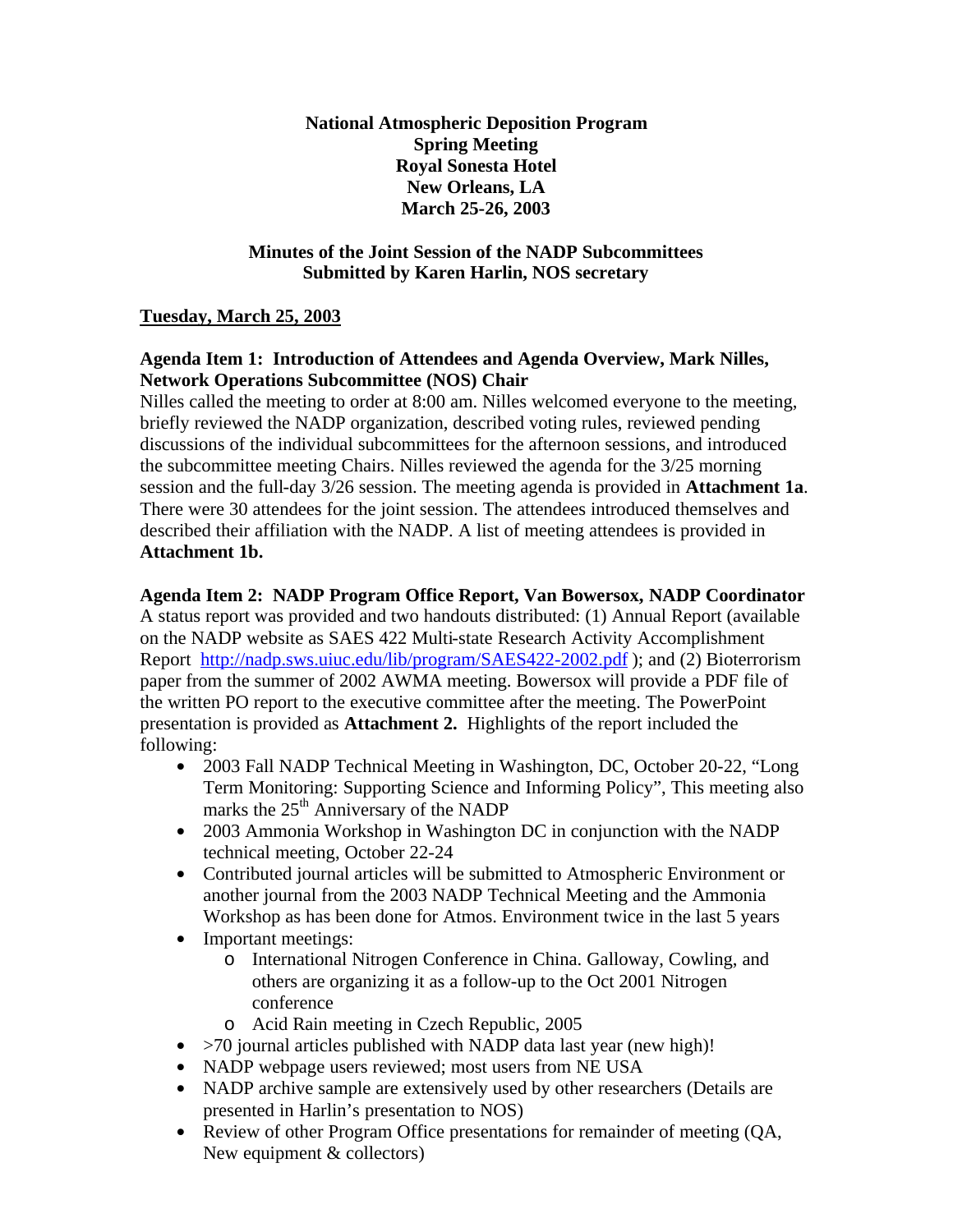- Status of NRSP-3 five-year renewal (through Sept. 2007), "A Long Term Monitoring Program in Support of Research on the Effects of Atmospheric and Chemical Deposition"
	- o Four State Ag Experiment Station regions: Southern (accepted); North East (accepted); North Central (required additional documentation for their regional committees; then accepted and complimented the technical committee for its accomplishments); Western (meeting this week)
	- o Recommendation that we get more involved with education. Bowersox says 40% of our users are involved with education. Bowersox reviewed the "Inside Rain" educational exercises developed for the high school level using data from our website. More information is available at: http://www.nsta.org/pubs/nstapress/pb143x02a/default.htm
	- o Our proposal is posted on NADP website at http://nadp.sws.uiuc.edu/nrsp3/ and the SAES website (National Information Management and Support System (NIMSS) housed at the Univ. of MD
- Changes in NADP since Fall meeting:
	- o NTN New sites (5): Northern Idaho Priest River Exp. Forest (Forest Service); Arizona Petrified Forest National Park (NPS); South Dakota Wind Cave National Park (NPS); South eastern Pennsylvania (operated by Millersville University) in the Chesapeake Bay watershed; Sapelo Island, Georgia (Georgia DNR)
	- o NTN Closed Sites (2): MD03 (funded by Baltimore Gas and Electric); NV00 Red Rock Canyon
	- o New collocated sites in Wisconsin. and Oklahoma
	- o Moved sites reviewed briefly
	- o MDN and NTN collocated sites now number 32
	- o 25-year sites will be honored at 2003 meeting in Washington, DC. Four operators have operated sites for 25 years
	- o AIRMoN changes: Trap Pond State Park , DE99 will convert to NTN site
- Emerging Issues
	- o National Security & Health Issues
		- ß Kathy Lambert and Van Bowersox article in EM "Environmental Monitoring and National Security: Is there a connection?" to emphasize that our network could be used for homeland security to look for biohazards, chemicals, or other toxic elements in precipitation.
		- In 1986 after the Chernobyl accident in Ukraine we were asked by the Department of Energy to provide samples to Environmental Measurements Laboratory (EML) for  $\text{Cs}^{-137}$  and  $\text{I}^{131}$ measurements.
	- o Source receptor relationships
		- ß AIRMoN formed in 1992 and can be used to calculate back trajectories
	- o Update instruments (Belfort raingage and NADP precipitation collector)
		- Geonor T200 raingage (used by US Climate Reference Network), used at Illinois Climate Reference Network and has some false positive issues
		- Ott-Pluvio raingage (tested at 6 sites by USGS)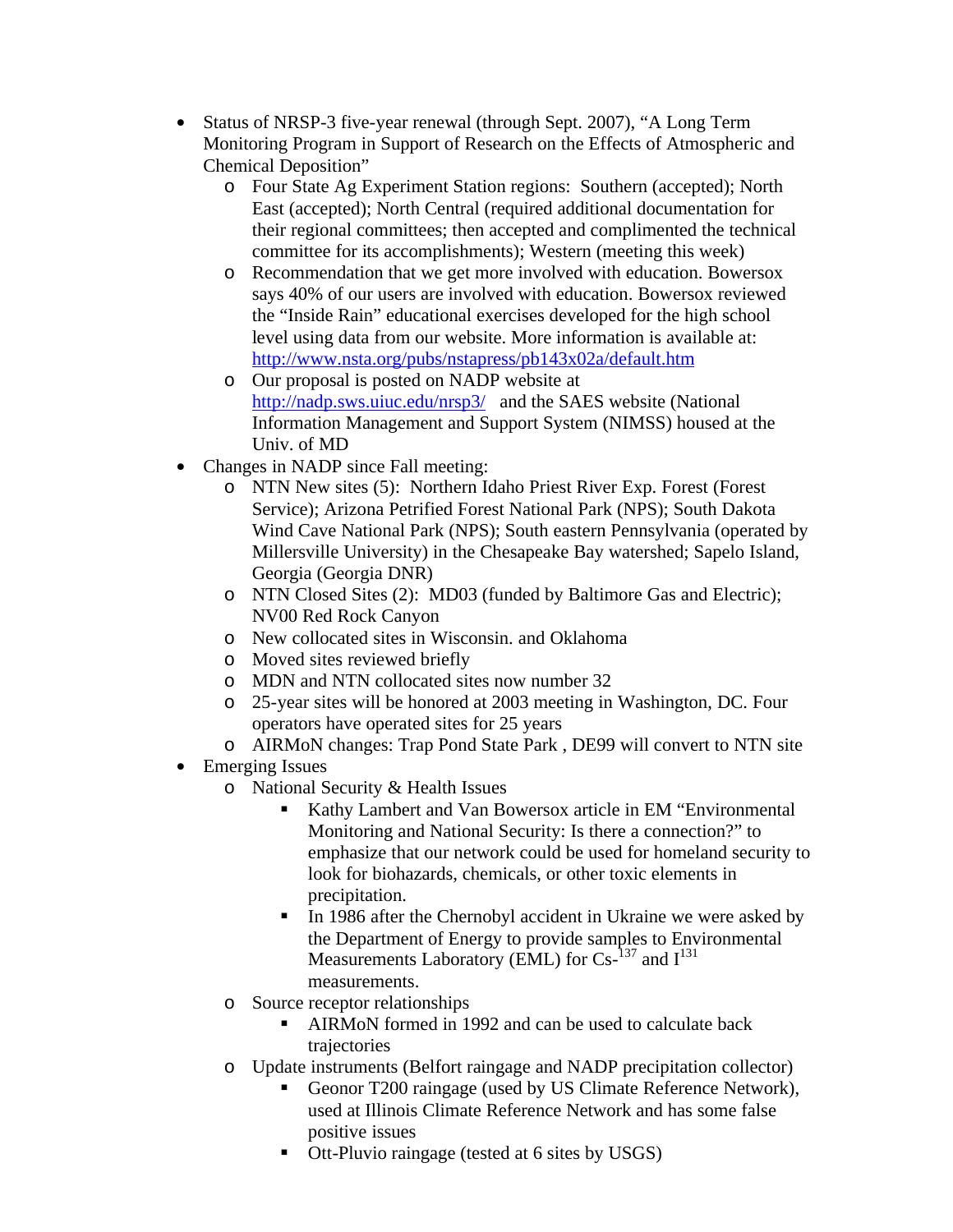data summary presented with good correlation with Belfort and stick gage; excellent performance but may have some false positives

**ETI NOAH III raingage** 

# **Agenda Item 3: Central Analytical Laboratory (CAL) Report, Karen Harlin, CAL Director**

A status report was provided and a written report distributed (**Attachment 3a).** The PowerPoint presentation is provided as **Attachment 3b.** Highlights of the report included the following:

- Site Operations:
	- o NTN 250 active sites as of 03/20/03; 18 new sites in 2003; 8% increase
	- o AIRMoN -10 active sites now but will convert DE99 to NTN and loose 1 site; 3 sites had ATS audit this year (new for AIRMoN)
	- $\circ$  33<sup>rd</sup> Site Operator Training Course will be April 2003. Includes AIRMoN and abbreviated MDN training; 30 registered
	- o NTN Site Operation Manual Revisions: Appendix A (Equipment), Section 7 (Contacts), and Appendix B (pH and conductivity measurements) revisions are being finalized
	- $\circ$  2004 CALendar requests for pictures, May 30<sup>th</sup> deadline
	- o NTN Training Video "Every Tuesday Morning" digitized and available on CD
	- o NEW collector troubleshooting decal sent to sites
	- o Lid seal change scheduled for July 8, 2003. No unusual problems from 2002 results with 95% returned
- Laboratory Operations:
	- o Samples received: 236,051 samples in NTN database; 14,800 samples in AIRMoN database
	- o New Equipment
		- ICP-AES ordered to replace old AAS for cation analysis
		- Will follow 1989 DOE report for guideline laboratory procedural method changes
	- o Focus on optimization of nutrient methods
	- o Delays in reporting sample results were experienced in 2002 due to system interferences from the Dionex sampler vials with filters. Corrective Action required that AIRMoN samples are no longer filtered using Dionex vials with filters but are now decanted. Note: NTN samples are filtered during sample preparation and did not use the suspect vials. This problem, however, caused contamination of the IC system which is shared by both networks and had to be corrected to continue analysis.
	- o NTN active archive and current (special) samples approved in 2002 have been shipped. AIRMoN 1999 archive sample distribution is pending. Harlin will give detailed report at NOS.
	- o Personnel changes: Chemist (Bachman) retired in December; Dombek replaced her for AAS analysis.
- QA/QC
	- o CAL 2002 NOS Audit, Final response from CAL was provided to Chris Lehmann, NADP QA Manager in February 2003.
	- o 2000 CAL QA Report completed in December 2002, available on website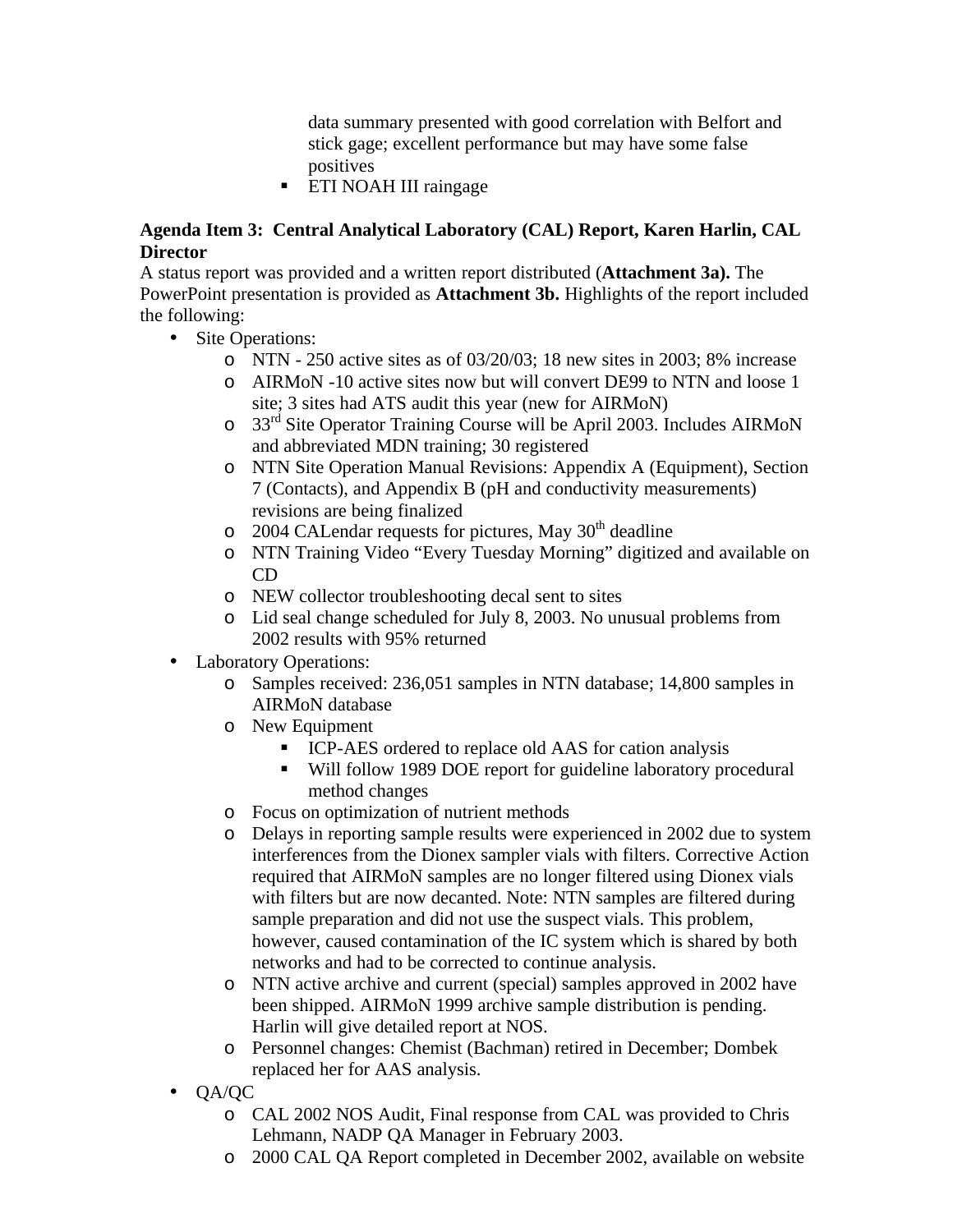http://nadp.sws.uiuc.edu/lib/qa/qa2000.pdf

- o CAL Quality Assurance Plan; complete revision completed August 2002, available on website http://nadp.sws.uiuc.edu/lib/qaplans/qapCal2002.pdf
- Data Management
	- o NTN data to PO through November 2002
	- o AIRMoN data to PO through December 2002
	- o Site Information Database
		- **•** Completed; information on MDN, NTN, and AIRMoN
	- o Personnel changes
		- Search for new NTN data review specialist (replacement for Rakow)
		- Retiring programmer/computer support (Dzurisin)
- **Research** 
	- o WMO updates, shipped first of two sets in March 2003
	- o Bag liners for NADP samplers, details reported at NOS
	- o Organic and total nitrogen, cooperative effort with Dr. Mark Castro to compare data from both labs for Chesapeake Bay sites.
	- o Biohazards and microbes in precipitation, Innovative Fund proposal submitted to USDA via Dan Jones entitled "Feasibility Study to Evaluate the Use of Precipitation Samples as an Effective Means of Monitoring the Environment for Naturally Occurring, Accidental, or Intentional Release of Bacillus anthracis and Other Toxic Agents" –status: not funded. A method was developed by Dr. Maddox, UIUC College of Veterinary Medicine, for isolating and identifying B. anthracis in precipitation samples. Will continue to look for additional funding.
- Outreach
	- o National Chemistry Week activity for October 2003--theme is "Chemistry of the Atmosphere". Harlin is working with the American Chemical Society to include Precipitation Chemistry in the national educational outreach program that targets the  $3<sup>rd</sup>$  and  $4<sup>th</sup>$  grade levels. Educational materials for this grade level and web page links are requested.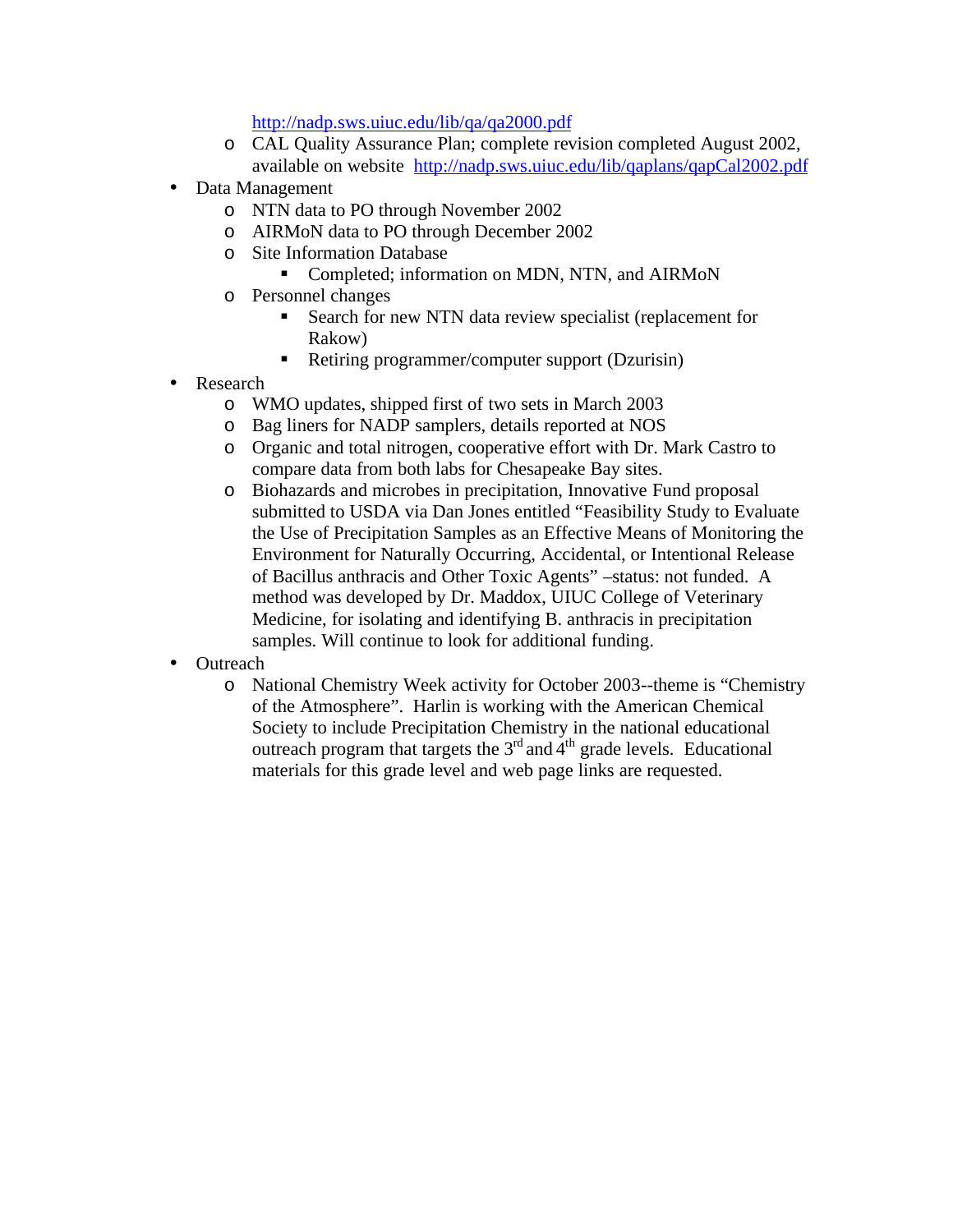# **Agenda Item 4: Plastic Bag Liner for sample collection status report, Karen Harlin, CAL Director**

A status report was provided for utilizing plastic liners/bags in NADP NTN samplers. The PowerPoint presentation is provided as **Attachment 4.** Highlights of the report included the following:

- Benefits
	- o Reduce costs to the sites and the program
	- o Increased flexibility for sampler redesign since inventory for new "bucket" and mailers would not be required
- Sampler Considerations
	- o Current 3.5 gal bucket is 10" deep and 11.5" diameter
		- Depth to diameter ratio is  $\leq 1$
		- 5 gallon bucket ratio  $= 1.2$
		- CAPMoN ratio  $= 1.6$
		- Recommendation ratio  $\approx 2.0$
- Develop working procedure for field operations using bags using a protocol design which would continue to decant sample rather than ship sample in bag as CAPMoN does
- Bag considerations
	- o Many bags have been tested and CAL has seen positive and negative bias from bags
		- Most bags tested were rejected due to chemical contamination from 'slip' and 'antiblock' additives added at plant or when resin is manufactured (esp. Ca, Cl, NH4, pH increase or decrease). Two manufacturers are promising.
		- VIN Plastics, Ontario have very clean bags but need to work with them to eliminate Mylar exterior coating. This company manufactures the CAPMoN bags
		- KNF Room Products manufactures clean room and Teflon bags. Teflon is preferred but is cost prohibitive (~\$50 each).
		- Important to find a manufacturer than can provide a clean bag with CONSISTENT quality. Likely will need a 4 to 6 mil thickness of bag.
		- Shape of new NADP sampler and preferred bag shape needs to be decided
			- Flat bag, tapered bag, pail-liner style
			- Design to prevent bag blow-out with high winds—need to secure the bottom of the bag
- Will this be cost effective? YES!
	- o Flat bags will cost  $\sim$  \$0.50 to \$1.00 each; other shapes cost estimates are pending quotes from manufacturers
	- o Current costs to ship each mailer from site to CAL is \$7 to \$25 each. Mailing costs could be substantially reduced with this protocol
	- o Personnel time to wash buckets substantially reduced
	- o Inventory costs required to accommodate new sampler design would be substantially reduced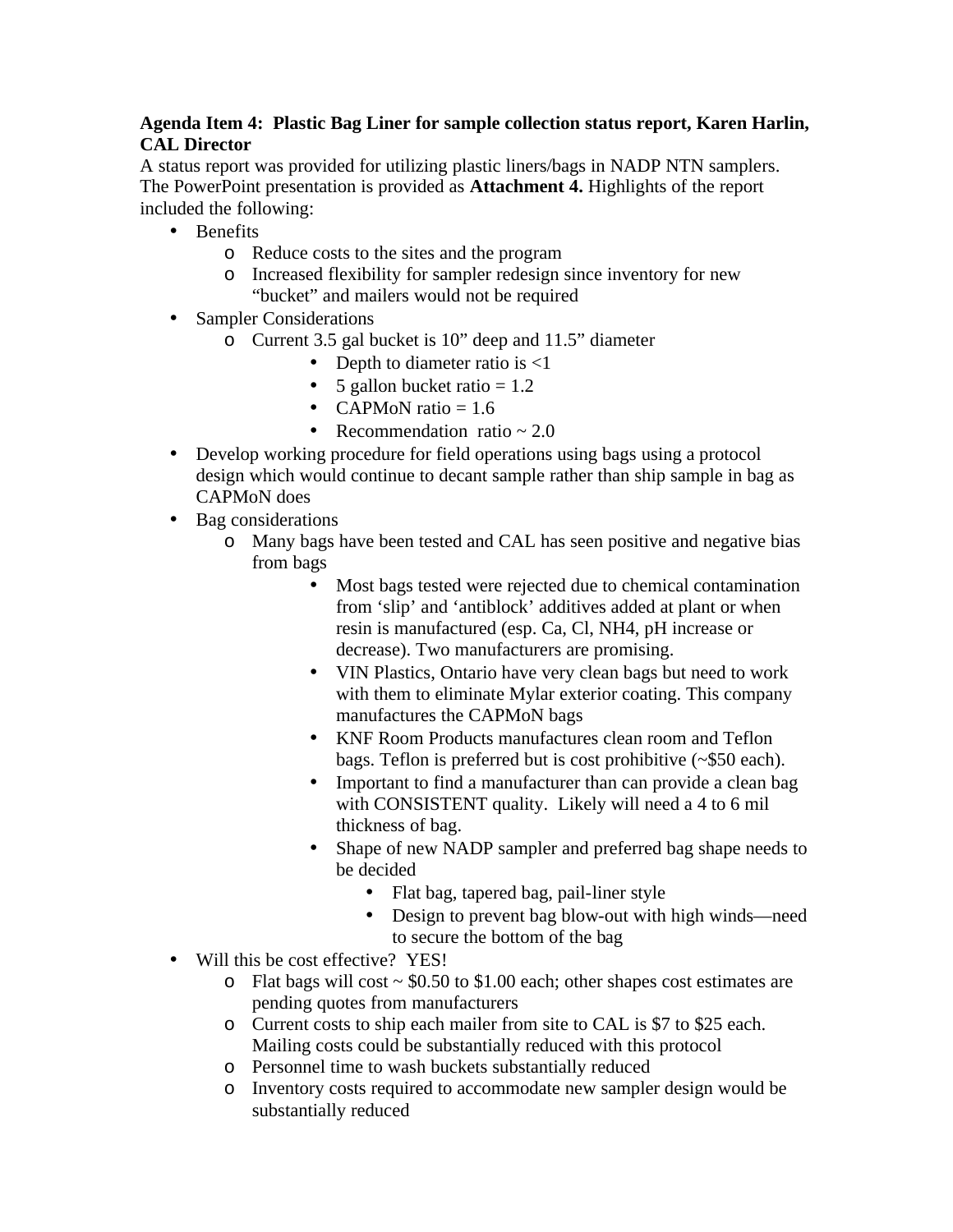## **Agenda Item 5: Mercury Deposition Network Report, Clyde Sweet, NADP Associate Coordinator for Toxics**

A status report and one handout was distributed--The new Mercury Deposition Network brochure which is available on the NADP website

http://nadp.sws.uiuc.edu/lib/brochures/mdn2002.pdf

The overheads used in this presentation are provided as **Attachment 5.** Highlights of the report included the following:

- Special Issues: Effect of samplers above ground level vs. ground level. FL34 site ideal location for doing study to look at differences in chemistry and rain due to ground level vs. 10 m tower. This study is starting this week.
- Mercury version of N-CON collector coming and will be tested at Bondville site
- New personnel:  $\frac{1}{2}$  time staff to be added before next meeting
- Site updates for FY 2003
	- o Currently 80 sites
	- o 10 New sites (3 collocated with NTN),
	- o 11 Pending sites
	- o 3 Proposed sites
	- o 3 At risk sites (SC03; ON10; ON11)
- Data & Publication
	- o Final 2002 Total Hg data received from HAL and will be on web by 5/1/2003
	- o Draft manuscript "Wet Deposition of Mercury in the U.S. and Canada, 1996-2001: Results from the NADP Mercury Deposition Network (MDN)" will be submitted to Atmos. Environment
- HAL Audit, scheduled for 2003
- MDN Training course, scheduled for 2003
- Meetings: Sweet (Marty Risch), Workshop on "Measuring Atmospheric Mercury: Goals, Methods and Results" sponsored by USEPA and MI DEQ in Lansing, MI 3/26/2003
- Other Special Studies
	- o MDN type sampler installed on Clingman's Dome in Great Smokey Mtns NP to provide high altitude data and compare with TN11.
	- o 2 MDN type sampling stations may be installed in Mexico. NADP will advise and loan equipment (2002-2003)

### **Agenda Item 6: Mercury Analytical Laboratory (HAL) Report, Bob Brunette, HAL Director**

A status report was given. The Powerpoint presentation is provided as **Attachment 6.**  Highlights of the report included the following:

- Site Issues & Operational Issues
	- o Growth at 12-15% per year
	- o Special study site @ Clingman's Dome; will not operated in winter since no power at site. First sample off today.
	- o Site status reviewed, Of interest: New site OR10 is a unique site (over 100 inches of rain per year and affected by off shore Pacific weather patterns); see presentation for details on other sites reviewed
	- o Supplies and equipment for 20 new sites in inventory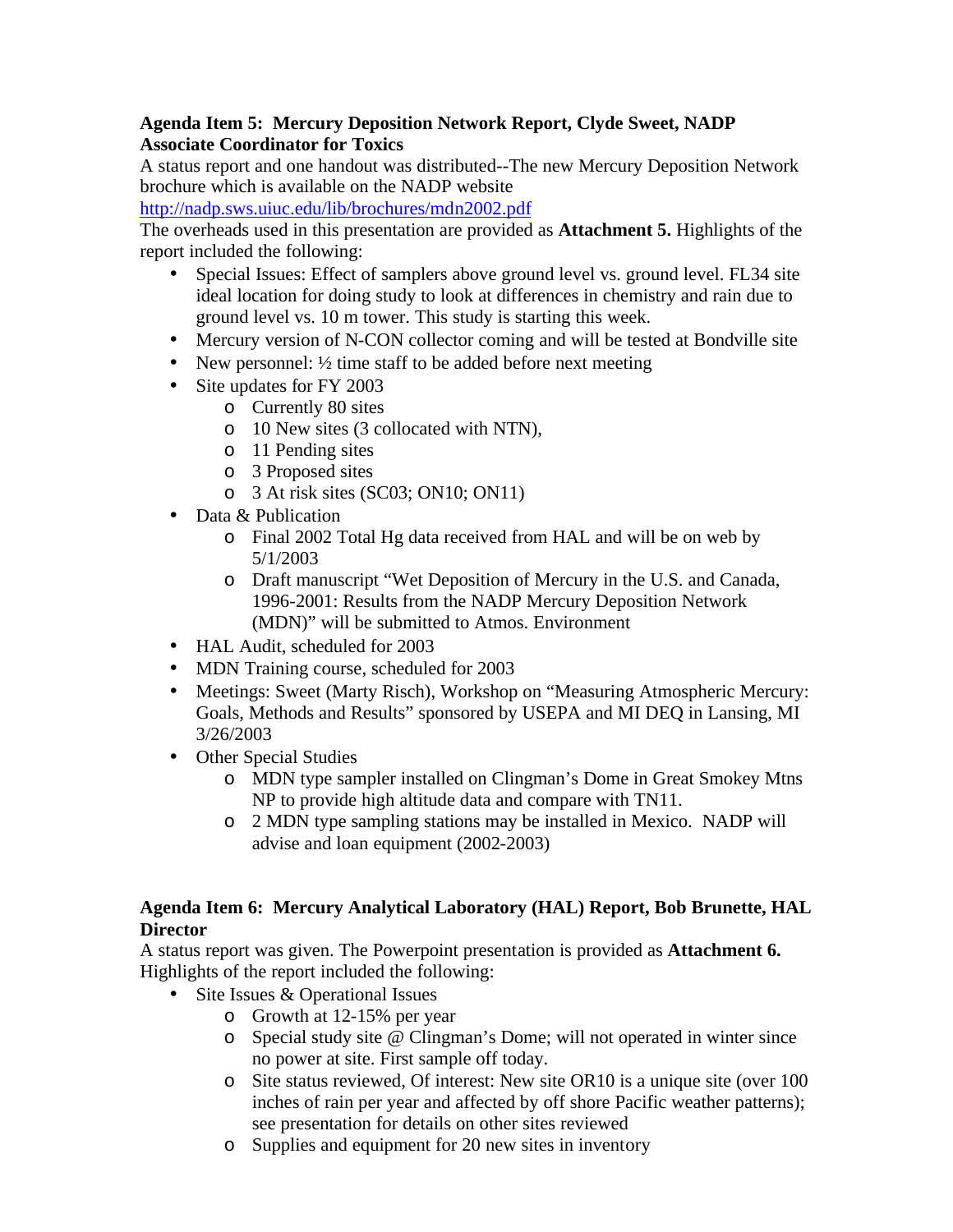- o March 2002 HAL has new facility with dedicated areas for MDN which will allow for growth up to 250-300 sites for analytical support
- o Staffing increased (four staff present at meeting and introduced)
- o Have 5 dedicated staff plus pending a new analyst hire for a total of 6
- Data management
	- o Backlog ending.  $1<sup>st</sup>$  quarter 2003 data to be sent to the PO May 2003; Bob Larson assisted in upgrade of database
	- o Methyl Hg database still lagging; will likely adapt MDN database for MeHg; interest by site sponsors for data; Samples are composited to yield a 4-week rolling average -- so 12-13 samples per year per site for analysis
	- o Trace metals; not part of NADP but interest by sites; white paper submitted to NADP  $\sim$  2 years ago; data system in place by trace metals lab (\$150 for ~13 metals); a lot of QC data available; 6 sites doing trace metals now, but 4 are interested; adapted MDN sample train for trace metals and easy to do; interest due to data needed for environmental regulations
- QA/QC
	- o Annual QA/QC report will be emailed in 2nd quarter 2003 to site sponsors
	- o USGS Performance Evaluation Samples for mercury trace metals
	- o NADP Lab audit of Frontier Geosciences will be June 2003
	- o Field QA studies
		- Aerochem, N-CON, and MIC-B collector intercomparison study completed at Bondville for Hg; Clyde Sweet will have this as a Water Survey Internal report; Nilles recommends distribution and access to this report; Sweet will put it on the website
		- WA18 site starting intercomparison  $\sim$  April 2003
		- **WI-DNR MIC-B and Aerochem comparison related study will** start this year also
	- o Site start-up procedures are being revised  $(3<sup>rd</sup> Draff)$
	- o SOPs reviewed and updated by May 2003
	- o Belfort event recorder modification
- Special Projects
	- o ICP-MS with direct reaction chamber (DRC) used for special studies for a suite of trace metals including As and Se (hydride generation atomic fluorescence), Cu, Ni, Pb, Cr and others; may use second chimney in collector to redesign a sampling chain for this application
	- o Event based sampling for MDN at 3 sites for total and MeHg (esp. Devil's Lake, WI)
	- o Long range transport of air toxics research being done by Eric Presbo
	- o Total gaseous mercury in ambient air method developed for use to monitor Hg near emission point sources; also landfill Hg emissions
	- o OR10; 15,000 sq mile reserve; 50 year precipitation record; stream ecologists and hydrologists are defining the watershed. Frontier will be doing trace metals for this watershed; tree core data may be done for Hg
	- o Summarize all MeHg data (7-years) for a publication

The Joint Session adjourned at  $\sim$  12 pm until Wednesday morning.

NOS, DMAS, and Effects Subcommittees met meet from 1:00 to 5:00 pm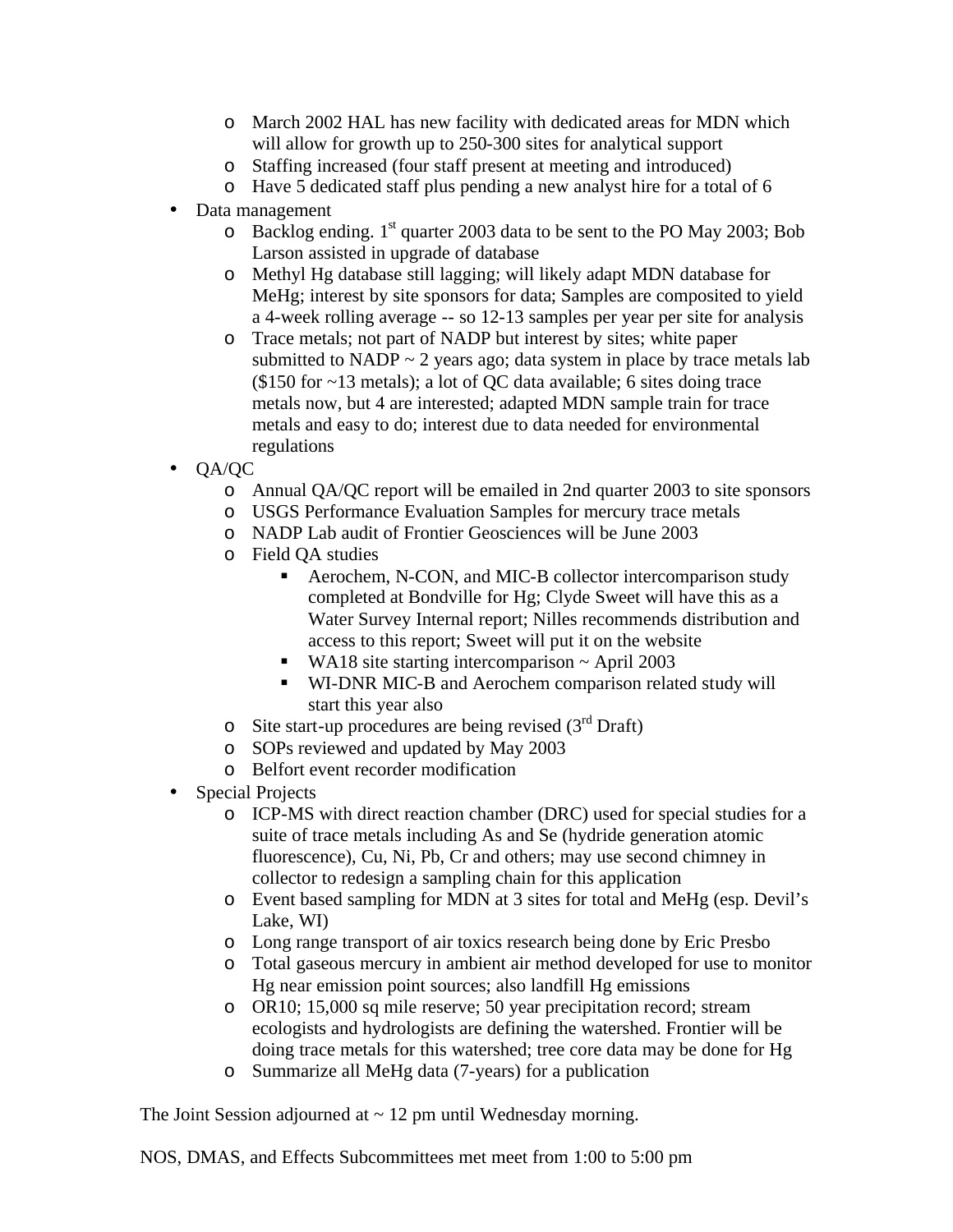## **Wednesday, March 26, 2003**

**Agenda Item 7:** Mark Nilles, NOS Chair, called the meeting to order at 8:00 am

**Agenda Item 8:** YES Inc Collector Performance, Scott Dossett, NADP Site Liaison**— (**Attachment 8)

Reviewed current design with gold grid optical sensor, ERDA data ports set up for PALM technology; DC power. Problems: sensor head too big & may cause splash problems, power supply problems, ERDA port, sticking open after an event. Positives: Strong drive motor, good lid seal. Currently 20% of sites are DC/solar only. Other sensors reviewed and compared. Scott's recommendation "At present the collector cannot be relied upon for wet only deposition samples". Will test new senor and report back (new sensor rec'd 3/11/03). ETI sensor showing good performance due to clean signal and operates in light snow. Other sensors and collectors were discussed—see presentation.

**Agenda Item 9:** Climate Reference Network CD-ROM, Scott Dossett, NADP Site Liaison**—**(Attachment 9)

CDROM with booklet is being distributed by CRN as a multimedia presentation for PR. This was demonstrated and passed around. Play time is 6 minutes. IL11 is a CRN site.

**Agenda Item 10:** Precipitation Data-collocated NTN and MDN Sites, Van Bowersox— (Attachment 10)

There are 32 NTN and MDN collocated sites. Data were presented from 1996-2001 data (24 collocated sites where same rain gage used). –5% to +3% differences in data with same raingage. Van reviewed the procedures used to validate precip. data at both labs. Differences: @ MDN sample not weighed in field as check; every chart read. @ CAL not every chart is read but cpu program checks field weights vs. precip. amount, collector volume vs. gage volume, and other computer checks of precip. done by data screener.  $\pm$ 0.02" is visual resolution of raingage chart reading.

**MOTION by Jane Rothert: The Program Office shall report one reading for precipitation amounts for NTN and MDN collocated sites when the same raingage is used for both networks. Second: Luther Smith**

**Motion passed.** 

**Action Item: A working group comprised of Clyde Sweet, Bob Brunette, and Karen Harlin was formed to develop a plan and to report to the July 2003 Executive Committee.**

**MOTION by Scott Dossett: The MDN shall be required to weigh bottles in the field to correlate and resolve precipitation amounts with raingage amounts using a protocol similar to NTN effective the first Tuesday 2004. Second by Luther Smith Passed 13 for; 11 against.** 

**Action Item: Will be referred to the executive committee as a recommendation in July 2003 due to budget considerations.**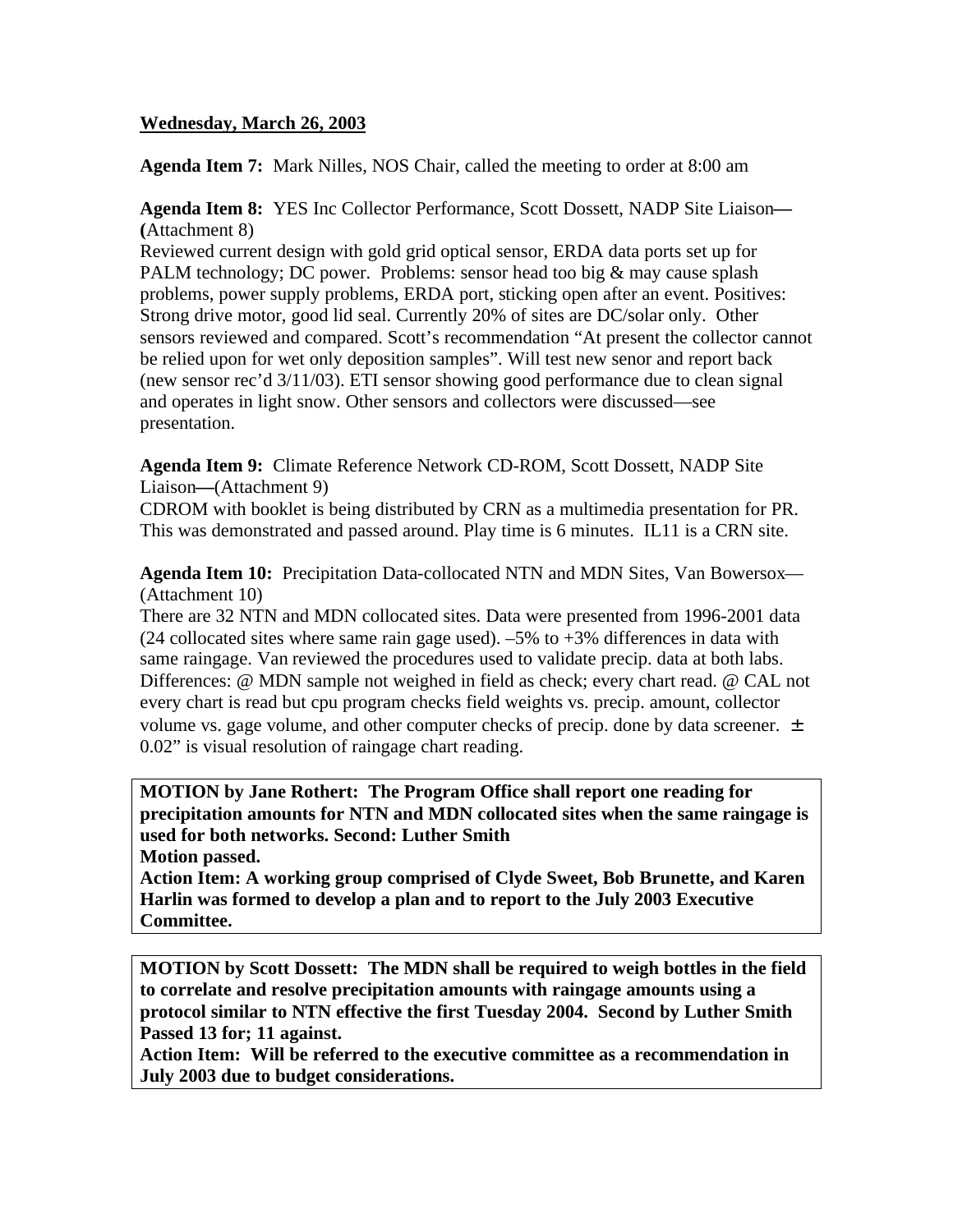**Agenda Item 11:** N-CON version II MDN prototype collector, Mark Nilles, NOS Chair See Attachment 11.

Five N-CON optical collectors purchased for Boston area mercury study. Collocated at one MDN site. Easy to install, strong & reliable power supplies, reliable. New plastic disposable bottle with Teflon sample train used for mercury rather than glass collection system. Also using a Wisc. laboratory for analysis and data are comparable at collocated MDN site. Redesigned heating and cooling system. Mercury-free water needed to clean top edge of collector. Screws loosen in cold weather and lids can loosen up causing uncertainty in lid position. Solar panel at one site but this was under-designed.

**Agenda Item 12:** Ott Pluvio update, reports, software and telemetry, Mark Nilles, NOS Chair See Attachment 12.

**Agenda Item 13:** Discussion: Testing and decision for new equipment See Attachment 13.

**Agenda Item 14:** Spring Meeting discussion, Natalie Latysh, NOS Vice Chair Straw poll for Spring 2004 meeting: Santa Fe, NM (17) Point Reyes (N San Francisco) (17) Brown County Indiana State Park (4) Austin, TX (0) Dude Ranch (San Antonio) (3) Death Valley (4) Reno (1) Estes Park (0) San Diego (5)

**Agenda Item 15:** Urban site data utilization in NADP products and other Data Subcommittee issues for Joint Session, Bob Larson, Data Chair See attachment 15.

**Agenda Item 16:** Environmental Effects Subcommittee agenda items for Joint Session, John Sherwell, Effects Chair

Fall NADP meeting information by Program Office and Maggie Kerchner: Ammonia workshop  $\&$  25<sup>th</sup> anniversary for fall NADP meeting. Have draft ammonia agenda now but waiting for Lear's NADP program. Wed. luncheon with speaker. Wed evening reception and large poster session (esp. for ammonia work). Hubbard Brook session. Thurs. Kick off Ammonia Workshop. Ability to quantify ammonia & deposition. Managing ammonia, Netherlands, UK, Germany, Denmark represented. Jim Lynch,-- Atm. Environment publication NADP would like a special "Issue" and need 12-20 papers.

Isotope Network–is this a function of NADP? Are special design issues or protocols needed to accommodate this application? Ozone background levels needed. Can the NADP network include passive samplers? Class I areas have air quality issues (visibility). AORVs--Visibility & impact or deposition thresholds. Total nitrogen loads (not just wet deposition) is a long-term goal. Is there a significant contribution of organic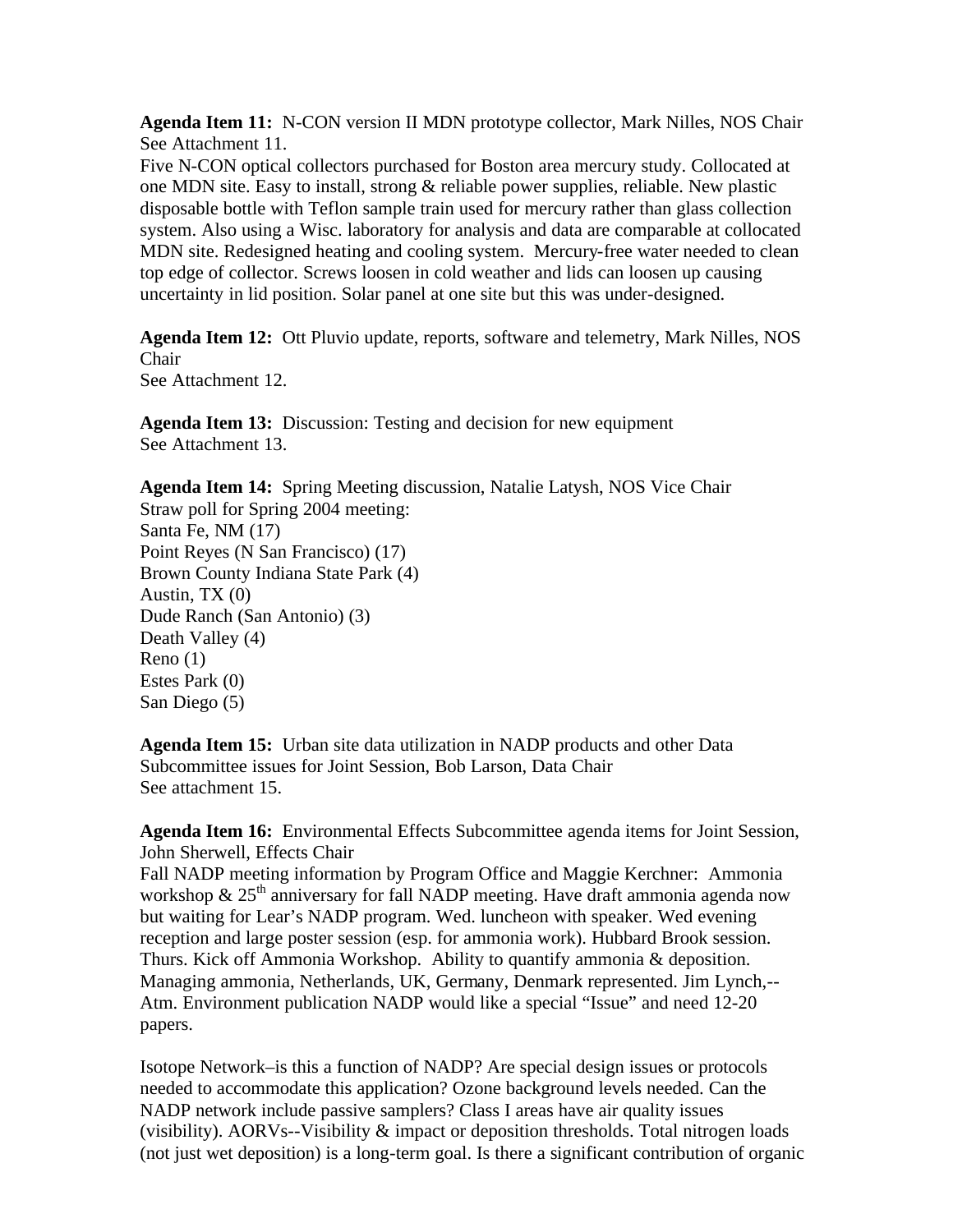nitrogen? Move towards Total N (wet & dry, multi-species, point measurement—special allocation). Dry deposition work will be funded by MDNR at selected sites. Ammonia passive samplers--trial run at Trap Pond site (agricultural area). Measurement of Total P vs. ortho-phosphate is of interest. Can we do a better job of measuring P? "Mercury in the Nation's Rain" brochure in planning stages. Mercury isopleth maps? ACS Long Term Monitoring session in New York Meeting–September  $11<sup>th</sup>$  week 2003. How to get feedback from client base as to what analytes/measurements they want? Web format for this?

**Agenda Item 17:** Network QA Report, Chris Lehmann, NADP QA Manager New QMP review & structure of NADP operations. Dec. 2002 initial draft prepared and reviewed by Quality Assurance Advisory Group (QAAG). CAL and HAL audit schedules and review. Audit report schedule set as follows: 30-Day for report from review team to the lab, 60-Day for laboratory response report, NOS & DMAS review and approve reports within 30-Days. Follow-up review reports due 1-yr after audit report. Audit check list to be furnished by the QAAG. Data quality objectives reviewed. Review of Statement of Work, QA documentation, QMP, and other documents to ensure consistency. Focus on field as well as lab operations for compliance. Quality Assurance Plans (QAPs) for NTN, AIRMoN, and MDN; should these be separate or one plan incorporating all three networks. Chris will put together a Draft for the spring 2004 meeting. HAL lab and data audit will be conducted this year and team has been selected. Including data audit is new this year.

Site systems and performance surveys: ATS surveys are used to generate 2-page summaries for each site which will be sent to site operators and supervisors.

**Agenda Item 18:** Network Siting Criteria Report, Chris Lehmann, NADP QA Manager (Chris gave this report for Gary Stensland). Handout provided. Attachment 18.

Suggested changes to meet QA needs of NADP. Criteria grouped as A, B, C & D.

Issue 1: Must specify if siting criteria is "required" or "optional".

**Motion: The ad hoc siting committee moved that the NADP siting criteria be classified either as "rules" or as "guidelines." Rule=required compliance Guideline=desired, but not required, compliance After discussion Bowersox-moved to table; 2nd by Tom Jones Motion to table passed**

The siting committee moved that new sites shall comply completely with all rules or seek exception by majority vote in NOS. This motion was withdrawn.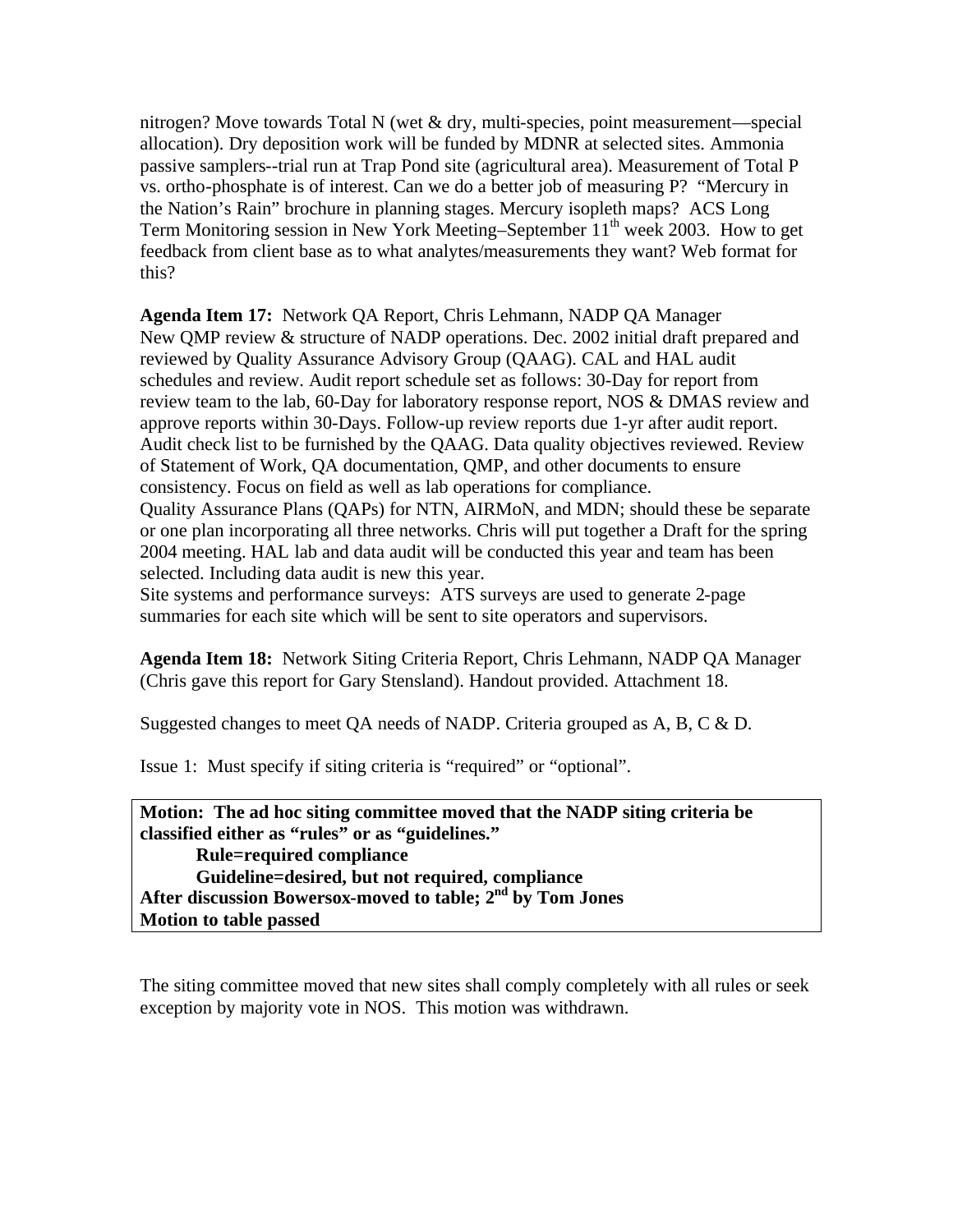Issue 2: Upwind/Downwind separation from sources

**Motion: The ad hoc siting committee moved that separation requirements for industrial sources and urban areas, outlined in Section 2.3.1 of the NADP/NTN Site Selection and Installation Manual, be changed to remove reference to wind direction. The separation shall be the largest distance indicated. Bowersox moved to table the motion; 2nd by Nilles Motion passed**

Issue 3: Criteria to Omit

**Motion: The ad hoc siting committee moved to omit the following from the NADP Siting Criteria:** 

**(D1) "Beyond 50 km both industrial and urban sources are generally assumed to blend in with the typical characteristics of the region.": (Section 2.3.1) (D2) "…consideration should be given to alternate sites in the event that the original site is no longer representative of the region." (D3) "Changes or modification to established or approved sites or to its equipment must be submitted to the Program Coordinator's Office prior to implementation" (B1-b) "The local road net around the site is of particular concern. Traffic volume and type will largely determine the impact of these types of sources on the site."** After discussion, NOS chair requests the committee rework their suggestions and present recommendations to the committees via email 8 weeks prior to the fall meeting. Committee; Rick Artz, Natalie Latysh, Chris Lehmann, Preston Lewis, Gary Stensland (Chair). New members: Greg Wetherbee, Bob Larson, Chris Lehmann, Preston Lewis, Rick Artz, Gary Stenslend. Email status suggested criteria changes to committees 2 months prior to fall meeting and give them 'heads up' of intent to vote on these. Chris will chair.

Issue 4: Discussion of wording changes. See handout for proposed changes

Issue 5 Roof top sampling Issues

### **Agenda Item 19: Urban Site Data Utilization in NADP Products and other Data Subcommittee Issues, Bob Larson, DMAS Chair**

Siting Criteria manual,---proposes regional representativeness addition to the siting classification numbering scheme already approved. **Discussion** See attachment #19.

## **Agenda Item 20: Follow-up from CAL NOS Audit. Laboratory MDL and NADP MRL, Chris Lehmann, NADP QA Manager**

Laboratory MDL's will be computed annually or more often as needed. MDL=Method Detection Limit

A MRL be 2-3 times this MDL and determined by DMAS. MRL= Method Reporting Limit